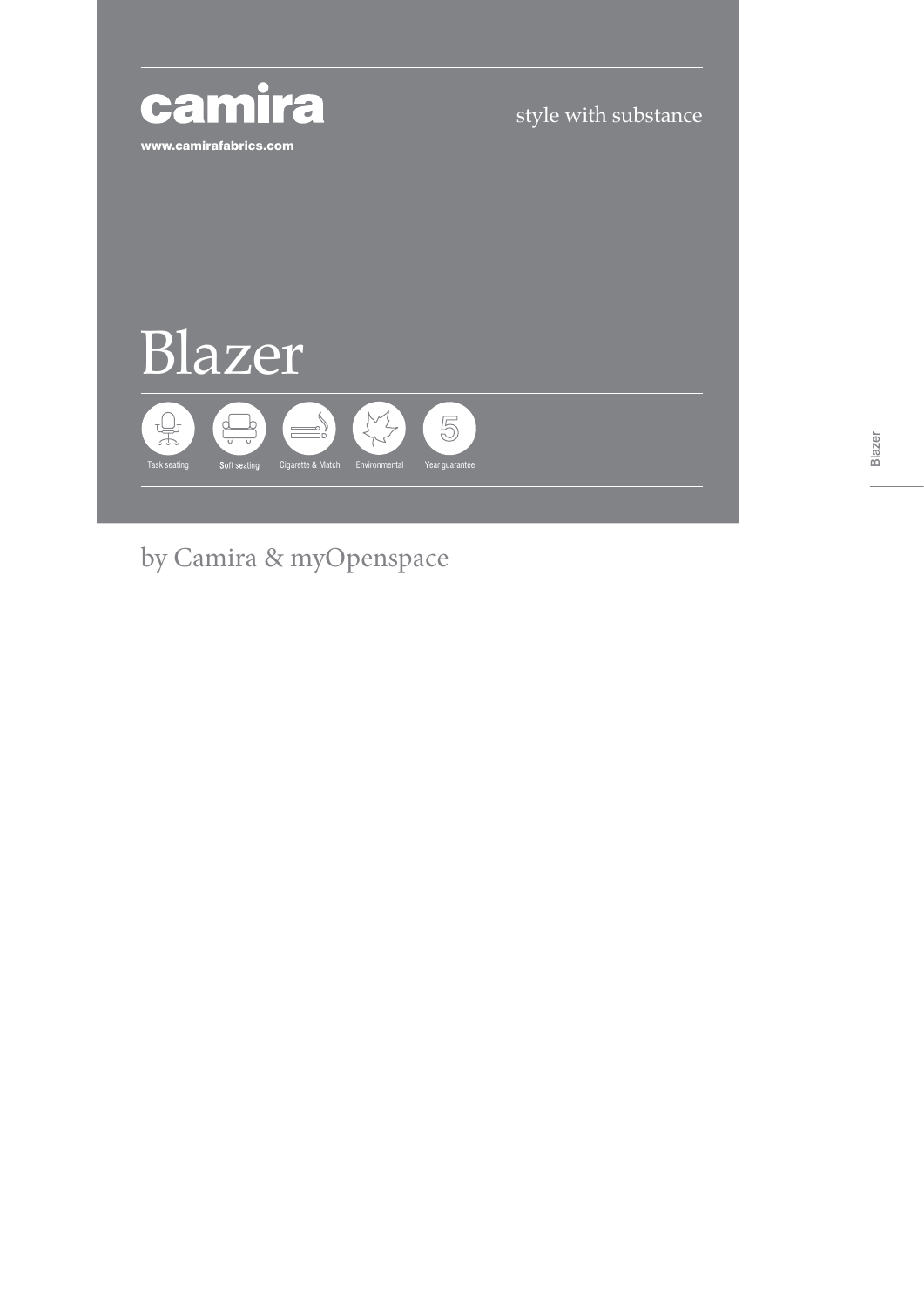## Blazer

www.camirafabrics.com/samples



Fairfield CUZ47







St Andrews CUZ86



Trevelyan CUZ31



Kingsmead CUZ67



**City** CUZ1A



Wesley CUZ82



**Butterstone** CUZ83



**Starley** CUZ88



Aberdeen CUZ87

Dollar CUZ84

Rockport CUZ89



Magdalene CUZ21



Imperial CUZ1B



 Dunhurst CUZ58



Keil CUZ85



Goldsmith CUZ39



Oriel CUZ18



Handcross CUZ63

Edge Hill CUZ90



Wellington CUZ13





Kimbolton CUZ66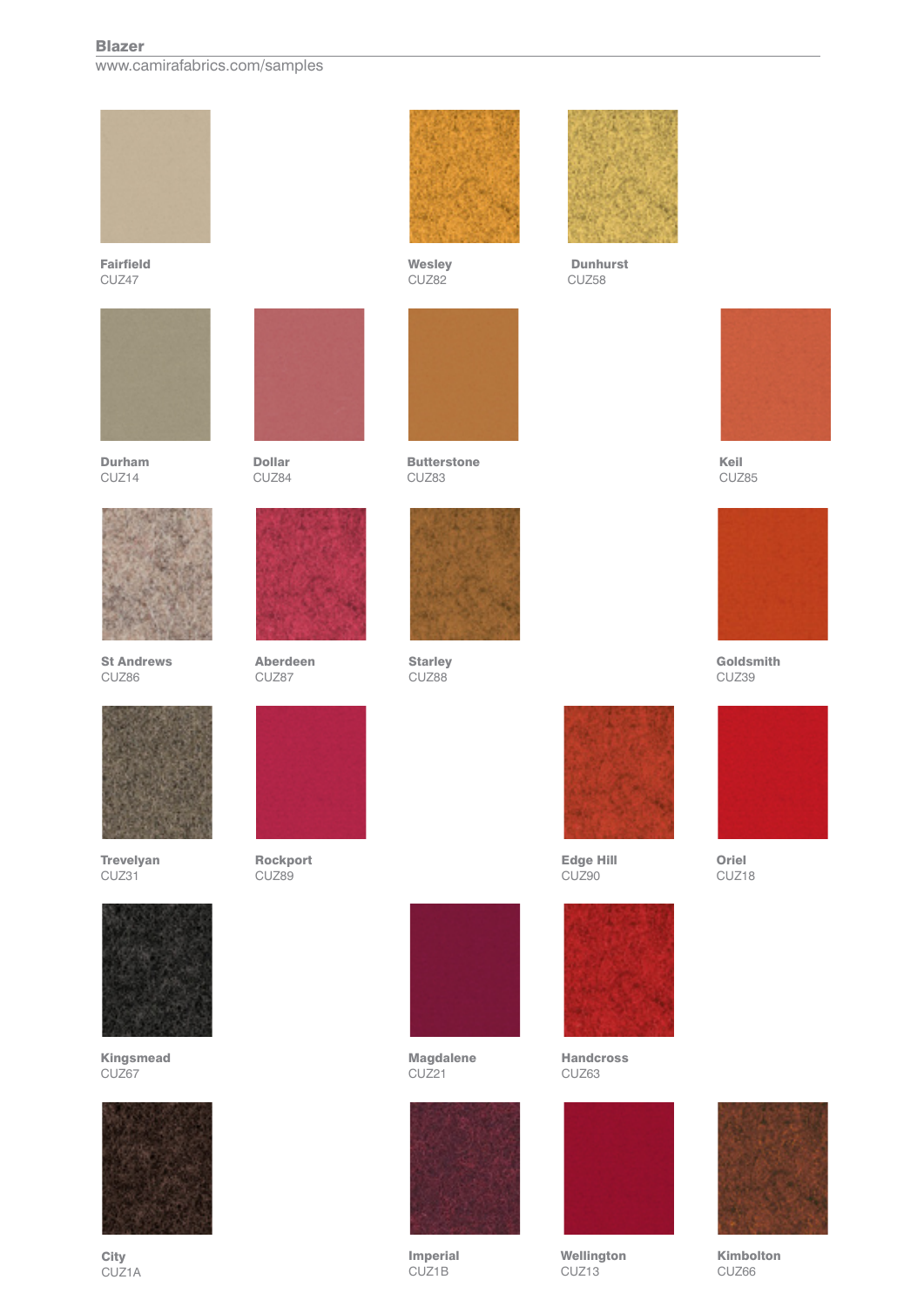

Ulster CUZ1F



Bath CUZ1D



Lancaster CUZ1C



Newport CUZ1L

**Cardiff** CUZ<sub>1</sub>N



Latymer CUZ33



Surrey CUZ1E



Aberlour CUZ1J



Bryanston CUZ53



Camphill CUZ1K



Glasgow CUZ1M



Aston CUZ02



Belhaven CUZ1H



Knightsbridge CUZ26



Hull CUZ1P



Silverdale CUZ28



Salford CUZ1G



Silcoates CUZ30



Winchester CUZ12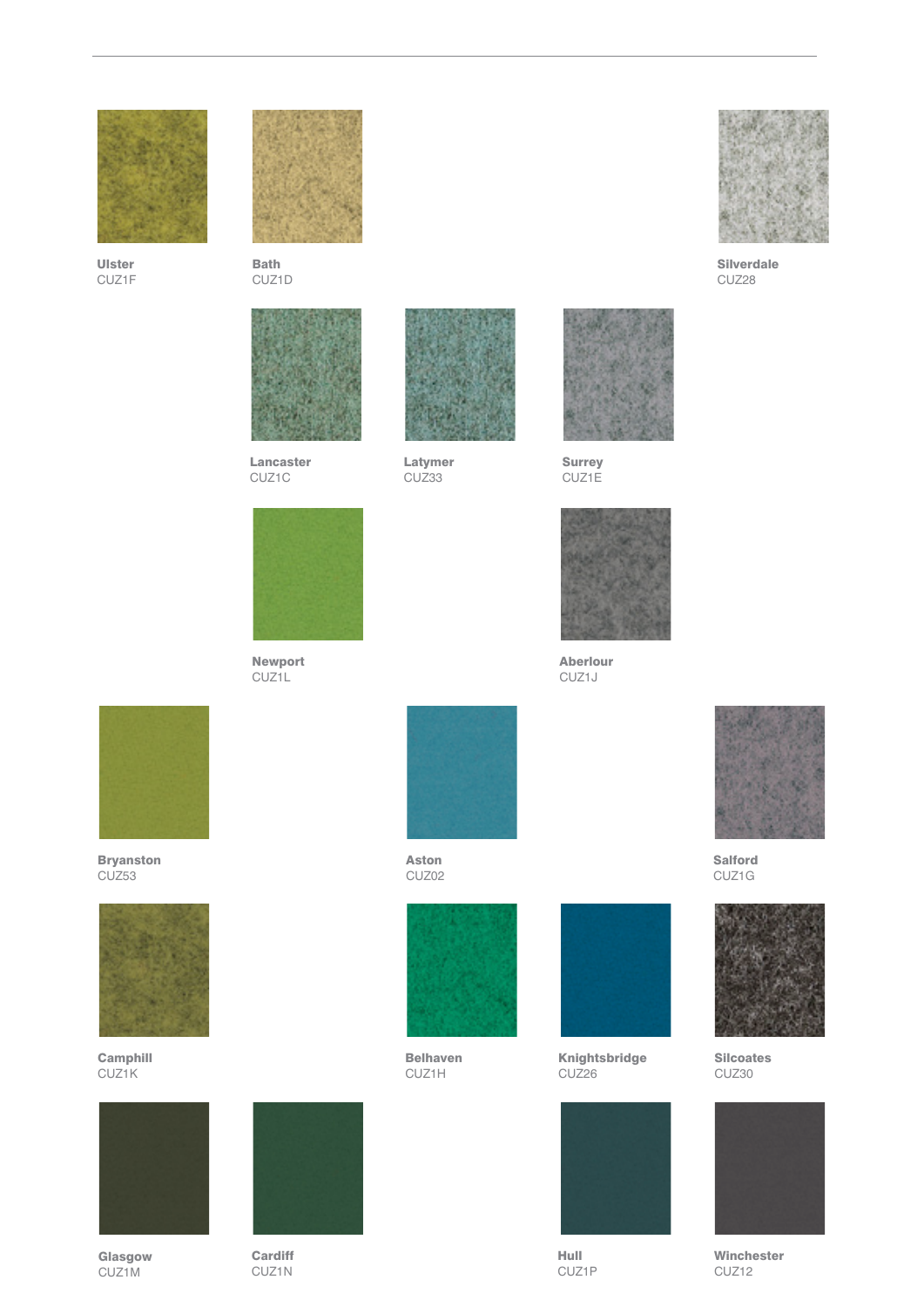

Brighton CUZ1Q



Sheffield CUZ<sub>1</sub>T



Plymouth CUZ1R



Manchester CUZ1V



Balliol CUZ24



**Oxford** CUZ09



Napier CUZ08



Newcastle CUZ1W



Edinburgh CUZ1Y

Glenalmond CUZ<sub>62</sub>





**Bromsgrove** CUZ35



Nottingham CUZ1S



 St Martins CUZ1X



Sussex CUZ1U



Exeter CUZ1Z



Loughborough CUZ2A



Eastbourne CUZ46



Banbridge CUZ32